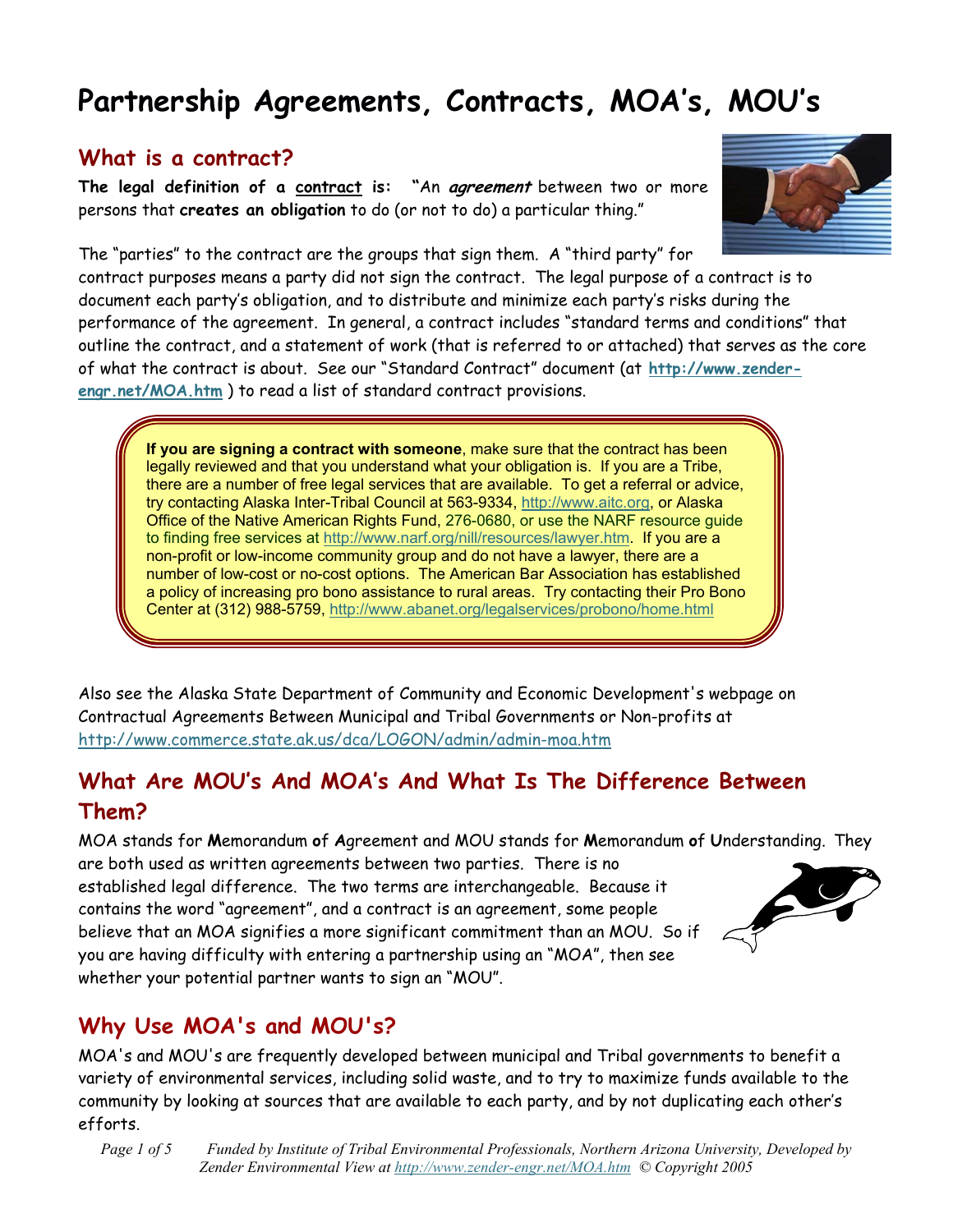An MOU/MOA is like a contract, but it doesn't **have to** carry the same legal weight. That is because an agreement doesn't need to be intended as a **legally enforceable** arrangement, but a "Contract" always is intended that way.

However, **an MOA can include any or all of a contract's terms and conditions**. If it includes all of them, but is just titled an MOA, it **can** carry as much legal weight as a contract.



Most often, **an MOA is just a statement of cooperation or understanding** about a specific or general topic between two (or more) parties. It is often **used to clarify the roles and responsibilities of each party** in a shared situation of interest. For example, when both the Tribe and City want to clean up the dump to protect their subsistence, they can write an MOA stating that they will cooperate together in making that happen.

If none (or just some) of the standard "terms and conditions"

are included, an MOA can be an attractive option to a standard contract, because it will be simpler to use. And it can **avoid the potential insult, resentment, or distrust,** that can result from asking someone to sign a fully-provisioned contract, rather than accepting that they honor their word.

Usually, **the point to MOA's is building a cooperative effort**. So an MOA is useful when both (or multiple) parties have developed, or would like to establish, a partnership based on a level of trust, rather than just legal obligation. Even in a work situation, if the parties have an established working relationship and trust each other, an MOA can be used in lieu of a standard work contract, and serves simply to clarify the workplan or scope of work.

**MOAs are good ways to start off a formal, recognized partnership with someone**. They can contain



as little or as much obligation as both parties are willing to sign, and be as specific or general as needed. In the end, even a general and short MOA can be the start of working towards a more meaningful relationship or goal. As a community, **the more MOA's and letters of support you can show funding agencies and other potential partners, the better.** MOA's and demonstrated partnerships will help to bring you the services or funds that you lack for the work you want done.

However, regardless of how an MOA is used, **without** the

standard contract terms and conditions, **MOA's don't offer the same legal assurances or protections**. Is there is a substantial obligation that is being committed to that involves a significant amount of funds or services? **And** is there distrust or different goal motivations between the signers? Then you should consider a standard contract or MOA with the full range of standard contract terms and conditions-- or at least as many that make sense for your situation.

See our "MOU tips" document to read about some tips on creating MOA's and MOU's.



*Page 2 of 5 Funded by Institute of Tribal Environmental Professionals, Northern Arizona University, Developed by Zender Environmental View at <http://www.zender-engr.net/MOA.htm>© Copyright 2005*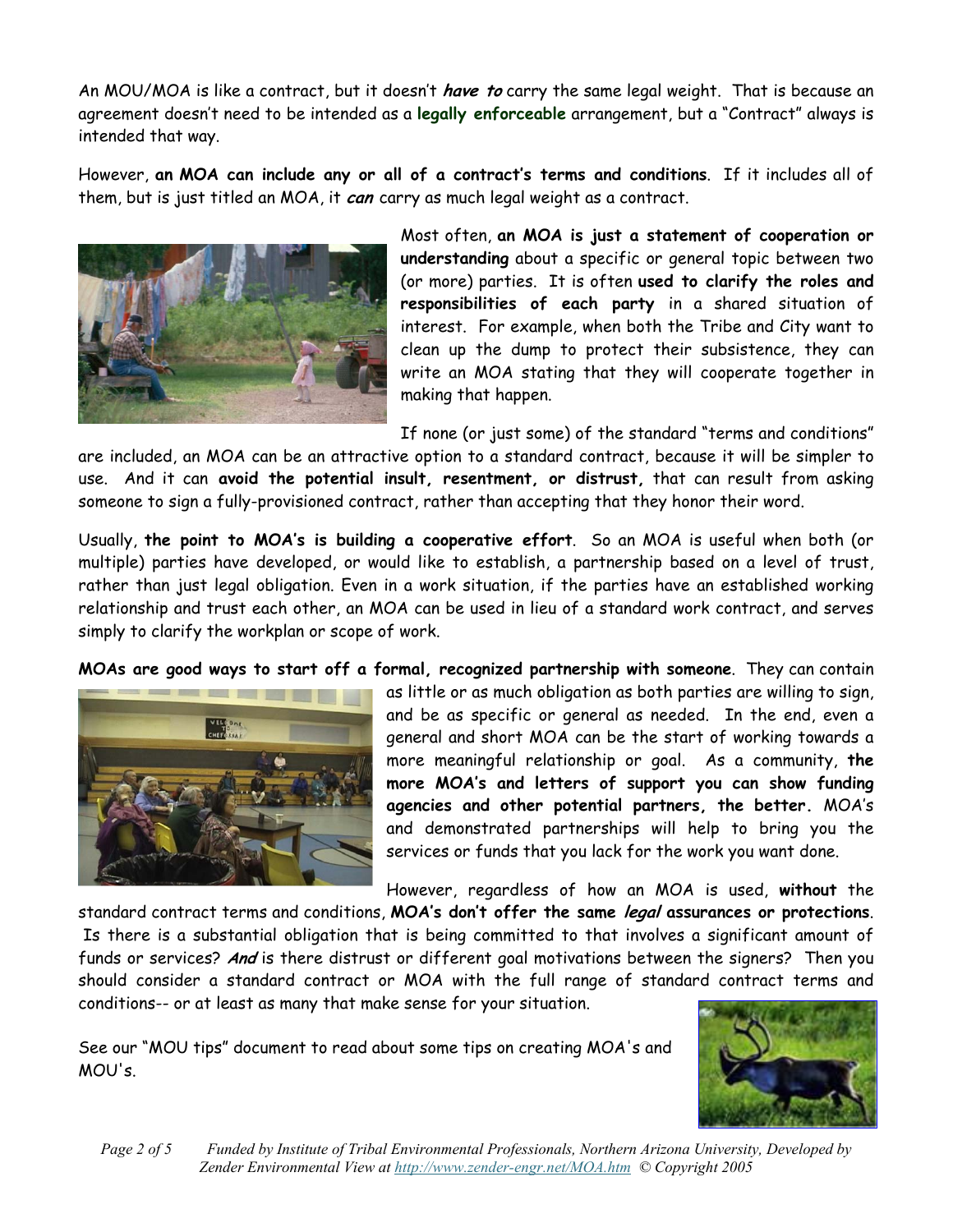# **Sample MOA's**

Click on the name of the Village in the table below to view MOA's/MOU's from Villages around the State (or go to <http://www.zender-engr.net/MOA.htm>). If your Village has an MOA or MOU that you would like to share on this site, please email the Institute of Tribal Environmental Professionals (ITEP's) Alaska Solid Waste Technical Assistance Program through jennifer.williams@nau.edu .

| Village          | <b>Parties Involved</b>                                                                                | Type of Agreement                                                                                                                                                                                                                                                                                                                                                                                                                                                                                               |
|------------------|--------------------------------------------------------------------------------------------------------|-----------------------------------------------------------------------------------------------------------------------------------------------------------------------------------------------------------------------------------------------------------------------------------------------------------------------------------------------------------------------------------------------------------------------------------------------------------------------------------------------------------------|
| Selawik          | The Native Village of Selawik<br>and The City of Selawik                                               | To better the lives of the people of Selawik, through using their<br>governmental duties and authorities to improve community economic,<br>cultural, social, and physical well-being.                                                                                                                                                                                                                                                                                                                           |
| Lower<br>Kalskag | City of Lower Kalskag and<br>Lower Kalskag Traditional<br>Council                                      | To provide, operate, and maintain the City Water and Sewer Department<br>within the city limits of Lower Kalskag for the residents of Lower Kalskag.                                                                                                                                                                                                                                                                                                                                                            |
| Hydaburg         | City of Hydaburg and the<br>Hydaburg Cooperative<br>Association                                        | To enable the City to contract with the HCA for maintenance and<br>operation of City services and functions including, but not limited to:<br>water/sewer, fire protection, public safety, roads, and the maintenance of<br>the dump site                                                                                                                                                                                                                                                                       |
| Petersburg       | Petersburg Indian Association-<br>Tribal Resources Division And<br>Petersburg Economic Dev.<br>Council | To establish a general framework for cooperation and information<br>exchange. Their MOU serves as a vehicle through which the PIA-TRD and<br>the PEDC will openly communicate to work cooperatively on projects and<br>programs of interest                                                                                                                                                                                                                                                                     |
| Kasaan           | The Organized Village of<br>Kasaan and the Kasaan School                                               | To provide assistance and education on environmental issues to students.                                                                                                                                                                                                                                                                                                                                                                                                                                        |
| Goodnews<br>Bay  | The City of Goodnews Bay and<br>The Goodnews Bay Water &<br>Sewer Utility Board                        | For the Goodnews Bay Water and Sewer Utility to provide services as the<br>City's agent for the operation of community sanitation facilities.                                                                                                                                                                                                                                                                                                                                                                   |
| Chevak           | The Chevak Traditional Council<br>and the City of Chevak                                               | For the Municipality of Chevak to provide landfill equipment and for the<br>Chevak TC to provide landfill staff for the common goal of improving the<br>Chevak landfill.                                                                                                                                                                                                                                                                                                                                        |
| <b>Anvik</b>     | The Anvik City Council and The<br><b>Anvik Tribal Council</b>                                          | To cooperatively pursue State and Federal funding, and develop<br>environmentally sound waste management strategies to modernize current<br>waste management practices.                                                                                                                                                                                                                                                                                                                                         |
| Kiana            | The City and Tribe of Kiana                                                                            | To re-organize the City and Tribe under one umbrella organization in order<br>to cut down duplicative services and costs. To retain both individual Tribe<br>and City status, with a single operating structure, under a single Executive<br>Director. For example, the Tribal Environmental Department is officially<br>the Environmental Department for the community. Their re-organization<br>effort was the first of its kind, and they have adjusted their organization<br>as they learn what works best. |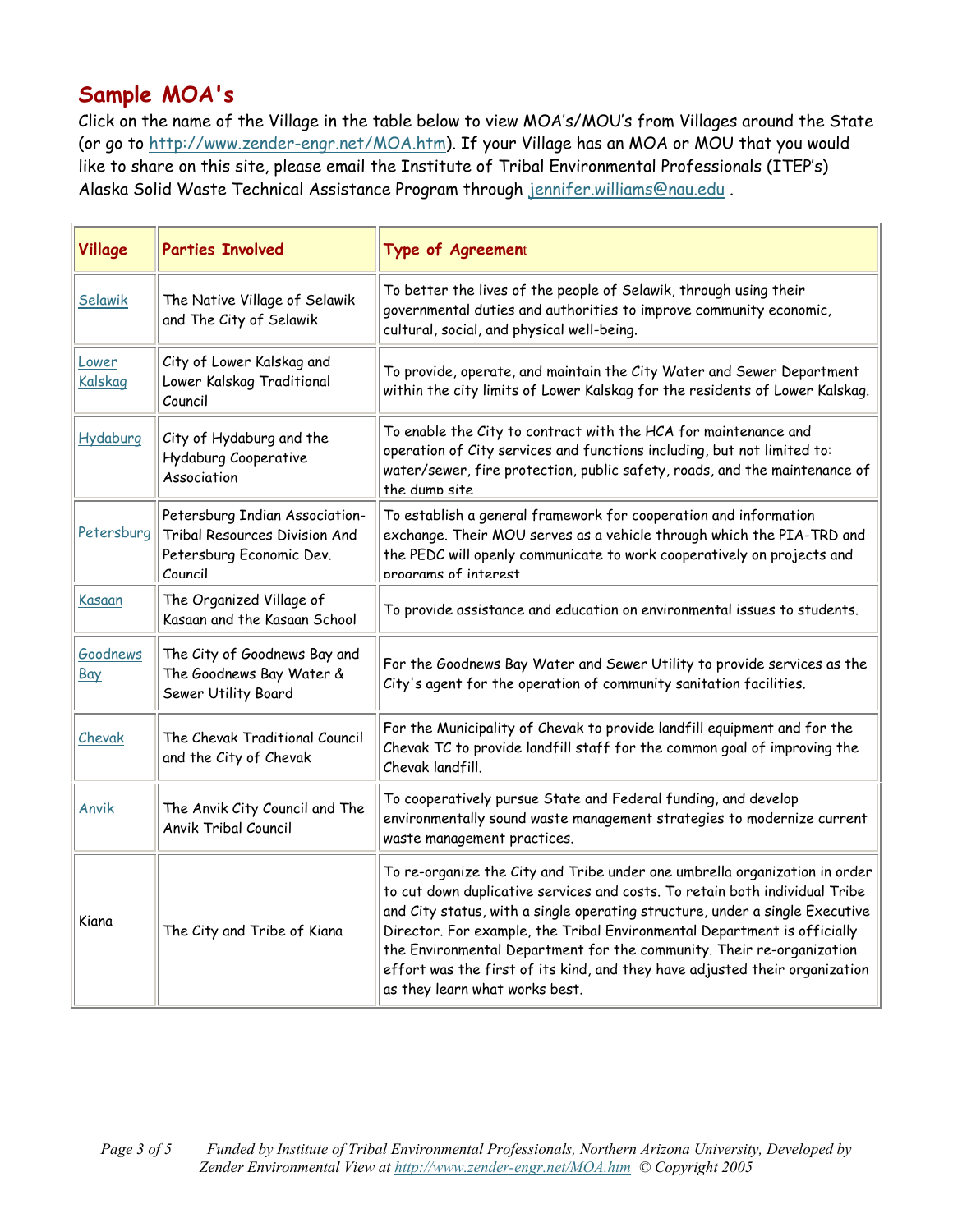#### **What is a Letter of Support?**

A letter of support is almost like a non-provisioned MOA, except that it generally implies simply "support" of, not "obligation" to, your goal or project. It should be from a party that is in a position to realize the goal's importance, and/or a party that benefits from the goal directly. It can be from an individual or a group. Letters of support generally do not carry legal weight, and so can be signed by groups without legal review. Letters of support sometimes include, or imply, a level of commitment to the project. For example, an agency might offer technical assistance as part of their mission. If that commitment is something that you want to be highlighted, clarified, prioritized, or viewed as more formal, than you can work towards an MOA.



#### **What are Cooperative Agreements?**

Federal guidelines for using a cooperative agreement (as distinct from a contract or grant) are basically the same as those for a grant. The difference is that the funding agency expects to be substantially involved with the recipient of the research funds in carrying out the funded activities. The legal consequences of not following through are spelled out in the CA.



The **first Alaska Tribal Conservation District was created in 2005 through a Cooperative Agreement (CA)** and a lot of hard work. Read about the **Tyonek Conservation District** at [http://www.ak.nrcs.usda.gov/news/082506a.html.](http://www.ak.nrcs.usda.gov/news/082506a.html) This CA was made possible through a Cooperative Agreement between Tyonek Native Village, U.S. Department of Agriculture, and Tyonek Native Corporation.